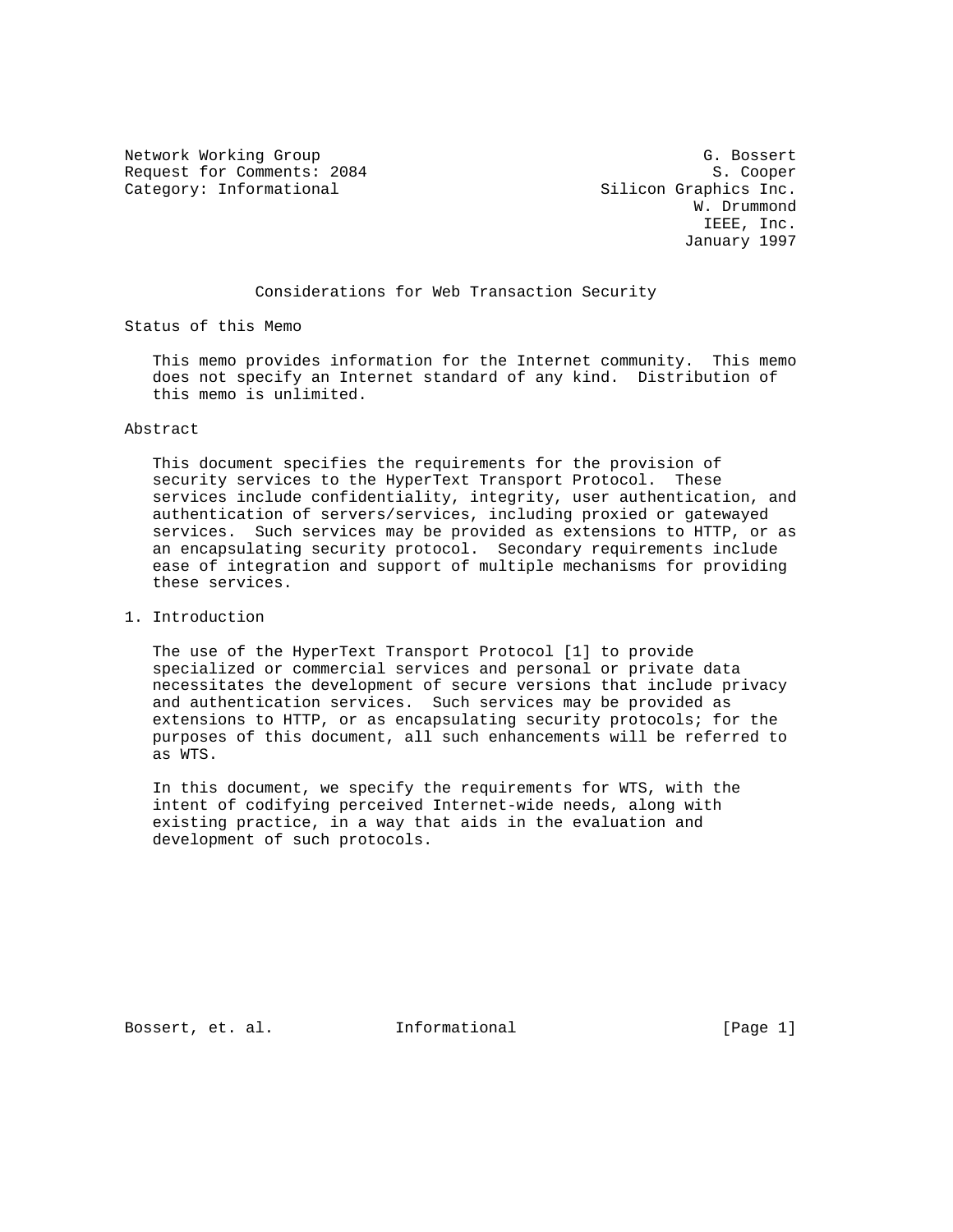WTS is an enhancement to an object transport protocol. As such, it does not provide independent certification of documents or other data objects outside of the scope of the transfer of said objects. In addition, security at the WTS layer is independent of and orthogonal to security services provided at underlying network layers. It is envisioned that WTS may coexist in a single transaction with such mechanisms, each providing security services at the appropriate level, with at worst some redundancy of service.

### 1.1 Terminology

 This following terms have specific meaning in the context of this document. The HTTP specification [1] defines additional useful terms.

Transaction:

 A complete HTTP action, consisting of a request from the client and a response from the server.

Gatewayed Service:

 A service accessed, via HTTP or an alternate protocol, by the HTTP server on behalf of the client.

#### Mechanism:

 An specific implementation of a protocol or related subset of features of a protocol.

2. General Requirements

 WTS must define the following services. These services must be provided independently of each other and support the needs of proxies and intermediaries

- o Confidentiality of the HTTP request and/or response.
- o Data origin authentication and data integrity of the HTTP request and/or response.
- o Non-repudiability of origin for the request and/or response.
- o Transmission freshness of request and/or response.
- o Ease of integration with other features of HTTP.
- o Support of multiple mechanisms for the above services.

### 3. Confidentiality

 WTS must be able to provide confidentiality for both requests and responses. Note: because the identity of the object being requested is potentially sensitive, the URI of the request should be confidential; this is particularly critical in the common case of form data or other user input being passed in the URI.

Bossert, et. al. 1nformational 1999 [Page 2]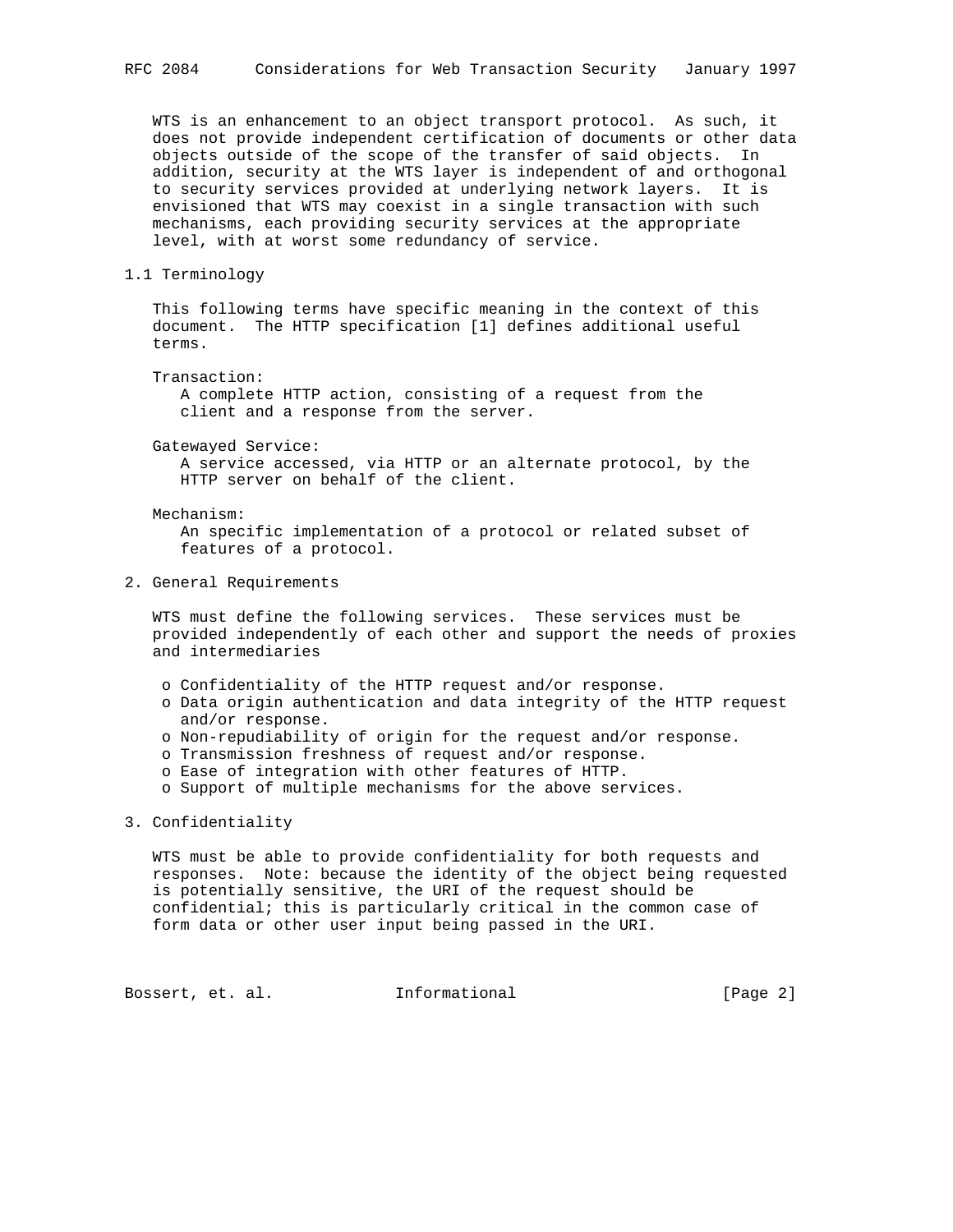# 4. Service Authentication

 WTS should support the authentication of gatewayed services to the client.

 WTS should support the authentication of the origin HTTP server or gatewayed services regardless of intermediary proxy or caching servers.

 To allow user privacy, WTS must support service authentication with user anonymity.

 Because the identity of the object being requested is potentially sensitive, service authentication should occur before any part of the request, including the URI of the requested object, is passed. In cases where the authentication process depends on the URI (or other header data) of the request, such as gatewayed services, the minimum necessary information to identify the entity to be authenticated should be passed.

5. User Authentication

WTS must support the authentication of the client to the server.

 WTS should support the authentication of the client to gatewayed services.

 WTS should support the authentication of the client to the origin HTTP server regardless of intermediary proxy servers.

6. Integrity

 WTS must provide assurance of the integrity of the HTTP transaction, including the HTTP headers and data objects of both client requests and server responses.

### 7. Integration

 In order to support integration with current and future versions of HTTP, and to provide extendibility and independence of development, the secure services provided by WTS must be orthogonal to and independent of other services provided by HTTP.

Bossert, et. al. 1nformational 1999 [Page 3]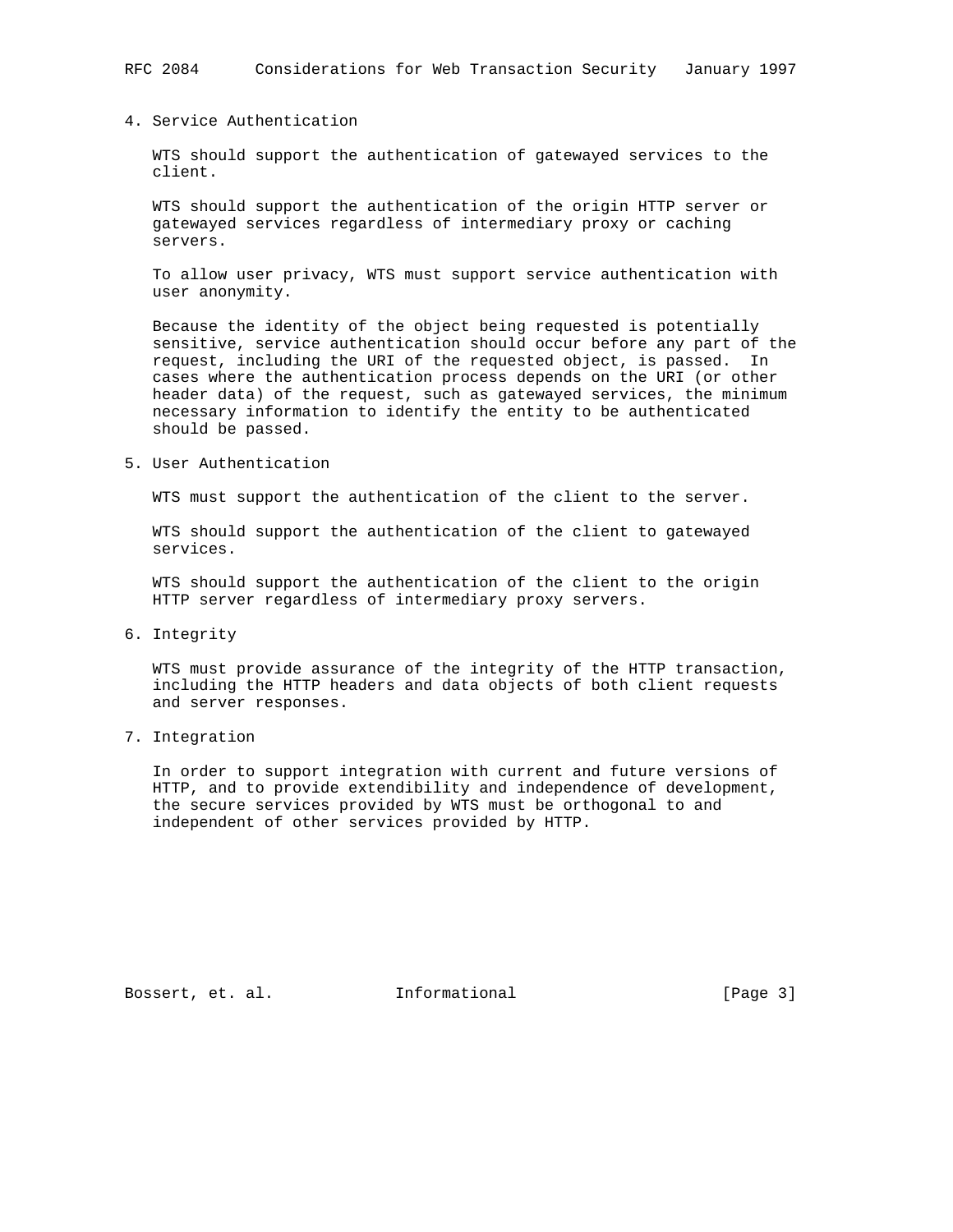In accordance with the layered model of network protocols, WTS must be:

- o independent of the content or nature of data objects being transported although special attention to reference integrity of hyperlinked objects may be appropriate
- o implementable over a variety of connection schemes and underlying transport protocols
- 8. Multiple Mechanisms

 WTS must be compatible with multiple mechanisms for authentication and encryption. Support for multiple mechanisms is required for a number of reasons:

- o Accommodation of variations in site policies, including those due to external restrictions on the availability of cryptographic technologies.
- o Support for a variety of applications and gatewayed services.
- o Support for parallel implementations within and across administrative domains.
- o Accomodation of application-specific performance/security tradeoffs.

 To allow interoperability across domains, and to support the transition to new/upgraded mechanisms, WTS should provide negotiation of authentication and encryption mechanisms.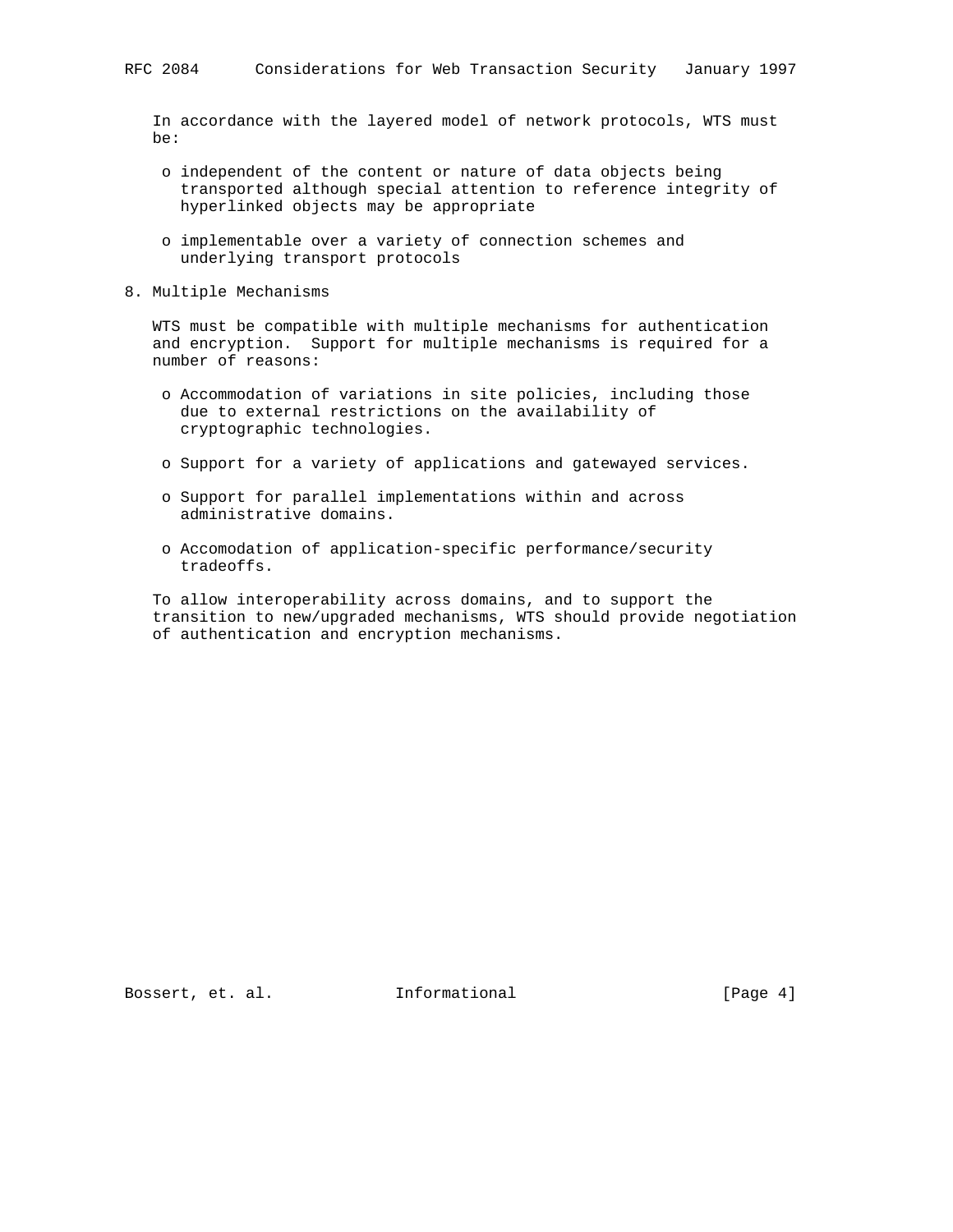#### References

- [1] Berners-Lee, T., Fielding, R., and H. Frystyk Nielsen, "Hypertext Transfer Protocol -- HTTP/1.0", RFC 1945, May 1996.
- [2] G. Bossert, S. Cooper, W. Drummond. "Requirements of Secure Object Transfer Protocols", Work in Progress <URL:http://www-ns.rutgers.edu/www-security/draft/ draft-rutgers-sotp-requirements-00.txt>, March 1995.

 The revision history of this document can be located at <URL:http://reality.sgi.com/csp/wts-wg/wts-documents.html>

#### Acknowledgments

 This document is a product of the IETF WTS working group. The working group uses the wts-wg@postofc.corp.sgi.com mailing list for discussion. The subscription address is wts-wg request@postofc.corp.sgi.com.

 Eric Rescorla of Terisa <ekr@terisa.com> provided valuable comments on an early draft of a document called "Requirements of Secure Object Transfer" [2], a principal influence on this document.

Security Considerations

As noted above.